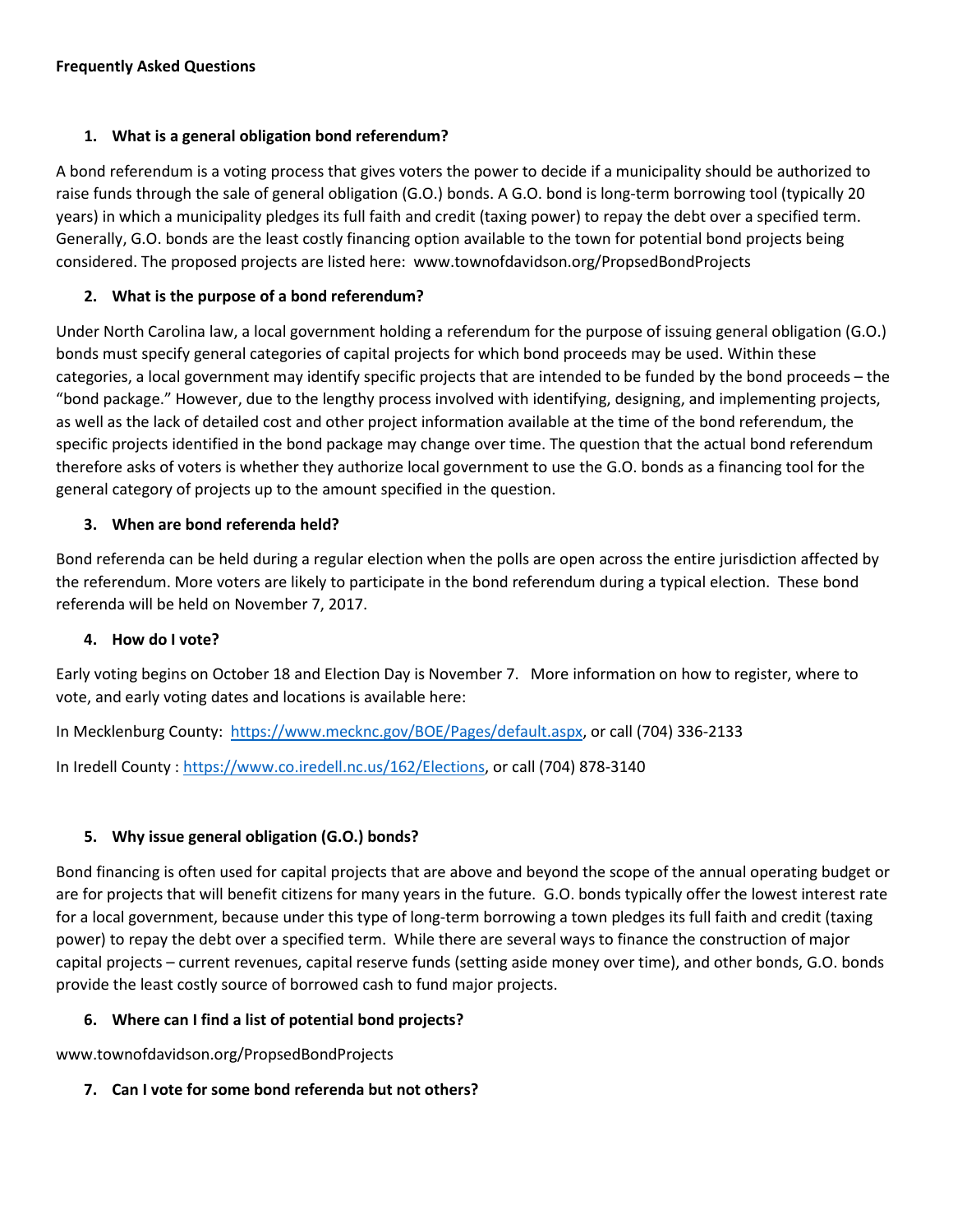Yes. There will be three separate bond referenda on the November 7 ballot: one for mobility projects, one for greenway projects and one for parks & recreation projects. Each will appear as a separate question on the ballot, so citizens will be able to vote for one, two, or all three.

#### **8. Will the use of bonds increase the tax rate?**

Yes. Current projections estimate a tax increase of up to 3.62 cents. The current projection is based on issuing \$5 million in bonds in 2019, 2021 and 2023 for a total of \$15 million.

#### **9. How much would the town issue in bonds?**

If citizens vote in favor of the three bond financing questions on the November 7 ballot, the town will have the authority to issue up to \$15 million in G.O. bonds:

- \$6 million for mobility projects
- \$5 million for greenway projects
- \$4 million for parks projects.

### **10. What happens to these projects if the bonds don't pass in November?**

If the bonds do not pass, the town won't be authorized to use G.O. bond fund money. We will still look for other funding sources for these projects.

#### **11. How long does the town have to issue the G.O. bonds if the referenda pass?**

The town will have seven years (can be extended to ten) to issue/sell the bonds and 20 years to pay back the bonds after the funds are borrowed.

### **12. How will the town educate citizens about potential projects to fund via G.O. bonds and other details about the process, timeline, etc.?**

#### **We'll disseminate information via the following methods:**

- Updates at board meetings
- Manager's reports
- Website (including FAQs)
- Newsletter
- eCrier
- Social media
- Videos
- Brochure
- Postcard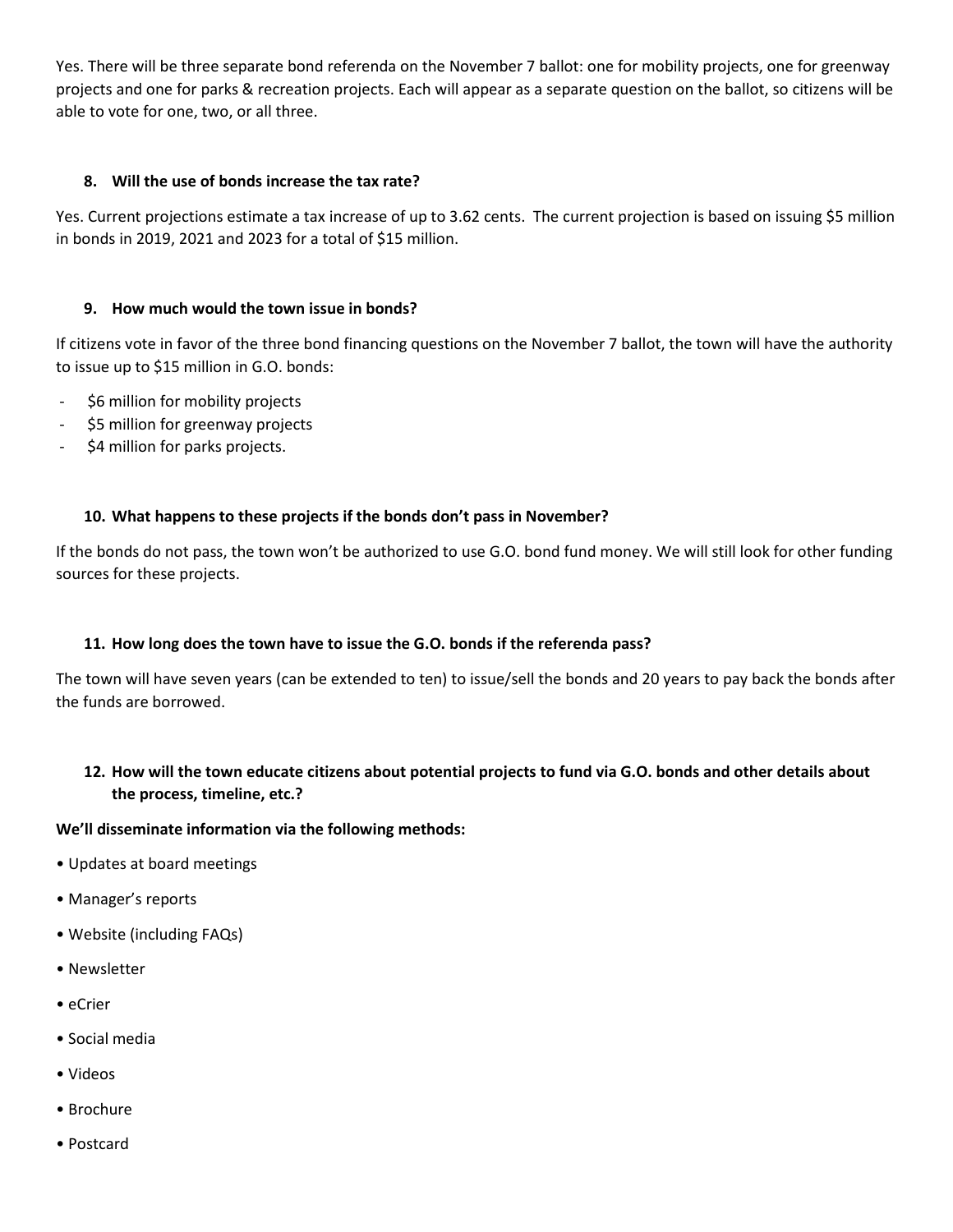- Davidson Coffee Chats
- Davidson Connections
- Table at Farmer's Market

#### **13. What is the town's role in educating about (and not advocating for) bonds?**

Absolutely no public funds may be expended for the purpose of advocating for or against a bond referendum. The town may only provide information to citizens to assist them in making an informed decision.

#### **14. With whom are you working as consultants and why?**

Parker Poe, a law firm based in Charlotte, is our bond counsel. The Local Government Commission requires all municipalities seeking the use of bonds to hire bond counsel. First Tryon is our financial advisor; they have detailed knowledge and access to the financing marketplace, and assist us with financial modeling.

#### **15. Where can I find more information about the bond referenda?**

[www.townofdavidson.org/GOBonds](http://www.townofdavidson.org/GOBonds)

#### **16. When will I see a tax increase?**

IF citizens vote to approve all three bond referenda, the 3.62 cent tax increase would be phased in over a three-year period:

1.5 cent tax increase to take effect in FY 2019 (as of January 2020 tax bill),

1.5 cent tax increase to take effect in FY 2020 (as of January 2021 tax bill), and

a .62 cent tax increase to take effect in FY 2021 (as of January 2022 tax bill).

#### **17. How will the county's 2018 Revaluation affect our tax rate?**

In FY 2019, the county will conduct a property revaluation. The county tax assessor will provide an update at the September 12 meeting to anticipate an increase in property values across Davidson. The projected assessed value of Davidson property for FY 2019 is \$2,000,000,000 at our tax rate of \$0.35 per \$100 of value which gives us a projected tax revenue of \$7,000,000. If there is an aggregate increase of 25%, in order to maintain a revenue neutral tax rate in FY 2020, we would technically lower our tax rate from \$0.35 to \$0.28 per \$100 of value. (Please see Public Facilities Financing Analysis page 5:

<https://davidson.novusagenda.com/agendapublic/CoverSheet.aspx?ItemID=2236&MeetingID=575> for more details)

See the charts below.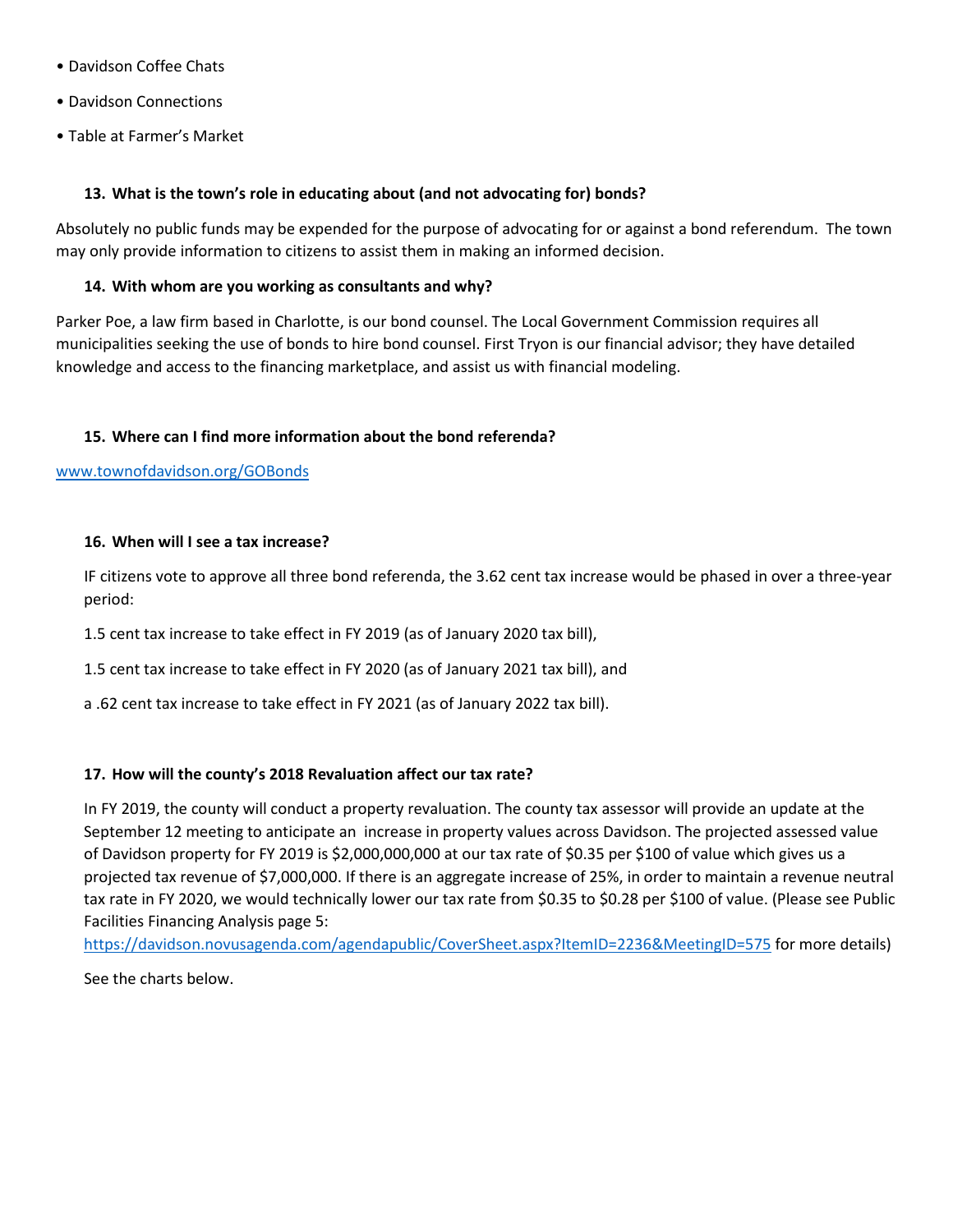# Revaluation Change in Tax Rate

| Projected Assessed Value of Property FY2019 | \$2,000,000,000 |
|---------------------------------------------|-----------------|
| Tax Rate (Per \$100 of value)               | 0.35            |
| Projected Tax Revenue FY2019                | \$7,000,000     |
| Revaluation of Property Aggregate Increase  | 25%             |
| Potential Assesed Value of Property FY2020  | \$2,500,000,000 |
|                                             |                 |
| Potential Neutral Tax Rate FY 2020          | 0.28            |

|                                  | <b>Potential Tax Rate</b> | Projected<br>Revenue |
|----------------------------------|---------------------------|----------------------|
| 10% Increase in Tax Rate FY 2020 | 0.308                     | \$7,700,000          |
| 15% Increase in Tax Rate FY 2020 | 0.322                     | \$8,050,000          |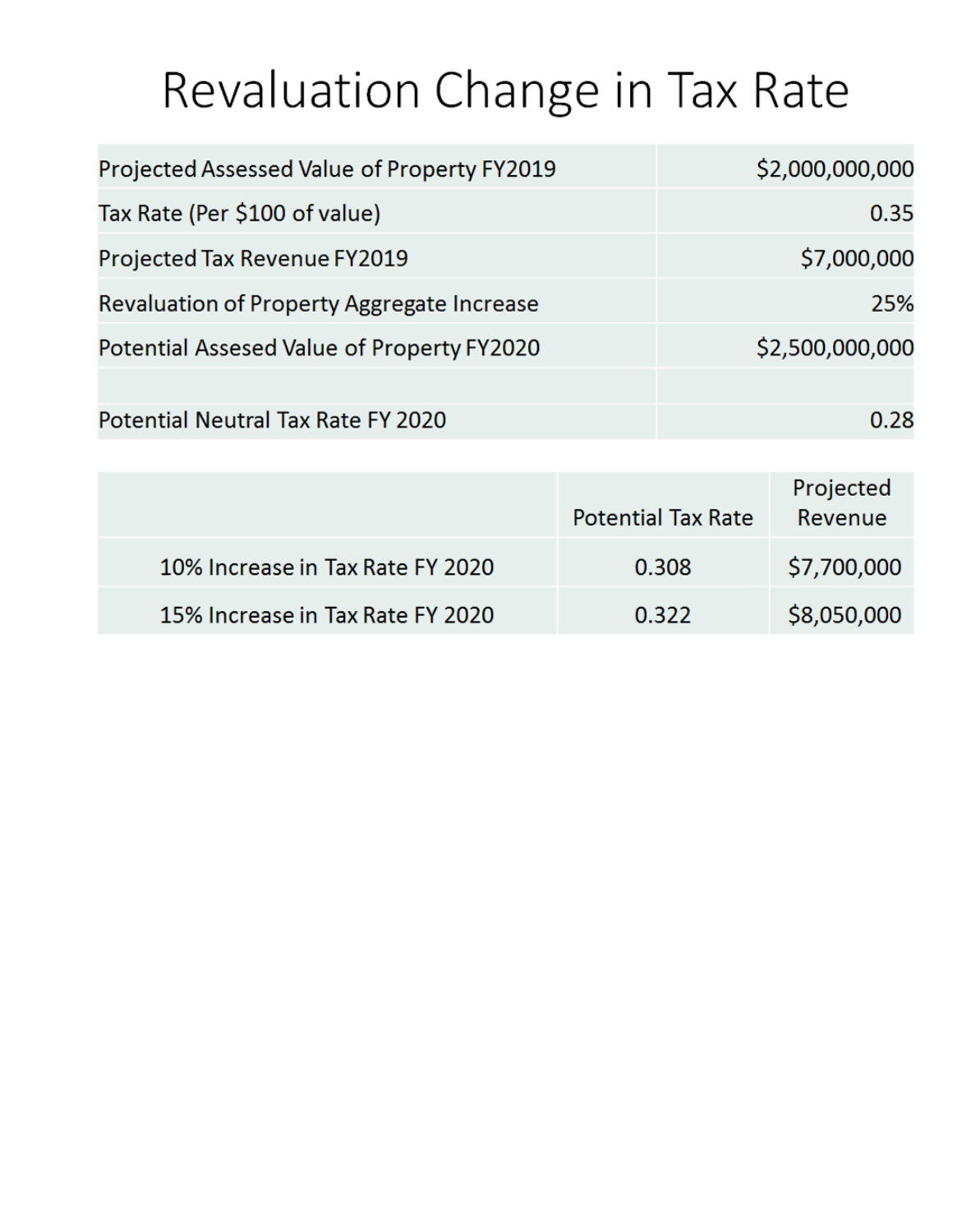# How Does All This Affect Taxpayers?

|                             |                               |               |           | FY 2019                              |  |                 |                      |               |
|-----------------------------|-------------------------------|---------------|-----------|--------------------------------------|--|-----------------|----------------------|---------------|
|                             | <b>Assessed Value of Home</b> |               |           |                                      |  | <b>Tax Rate</b> | <b>Taxes Paid</b>    |               |
|                             |                               |               | \$400,000 |                                      |  | 0.35            | \$1,400              |               |
| FY 2020 - Public Facilities |                               |               |           |                                      |  |                 |                      |               |
|                             |                               |               |           |                                      |  |                 |                      |               |
|                             |                               |               |           | New Assessed 15% Increase Taxes Paid |  |                 | <b>Increase Over</b> |               |
|                             | <b>Revaluation Increase</b>   | Value of Home |           | <b>Tax Rate</b>                      |  | <b>FY2020</b>   |                      | <b>FY2019</b> |
|                             |                               |               |           |                                      |  |                 | Annual Monthly       |               |
|                             | 25%                           |               | \$500,000 | 0.322                                |  | \$1,610         | \$210                | \$17.50       |
|                             |                               |               |           |                                      |  |                 |                      |               |
|                             |                               |               |           | 10% Increase<br><b>Tax Rate</b>      |  |                 |                      |               |
|                             | 25%                           |               | \$500,000 | 0.308                                |  | \$1,540         | \$140                | \$11.67       |

# **18. How will my taxes be affected if the town proceeds with the Public Facilities project and all three G.O. bonds are approved by voters?**

To fund the Public Facilities project, we might choose to use the increase in revenue reserving 10% or 15% to use toward installment financing debt service for the public facilities project, bringing our tax rate to either \$0.308 or \$.0322.

An example might be helpful to illustrate the tax impact:

If your home has a property value of \$400,000, at the current \$0.35 tax rate, annual taxes are \$1,400. If Davidson has an average of a 25% revaluation increase, the home value then would be \$500,000 and at a new tax rate of \$0.308 (at a 10% tax rate increase), annual taxes would be \$1,540, which is an annual increase of \$140 or \$11.67 per month. Similarly, if we opt to use a 15% tax rate increase, annual taxes would be \$1,610, which is an annual increase of \$210 or \$17.50 per month. See the chart below: